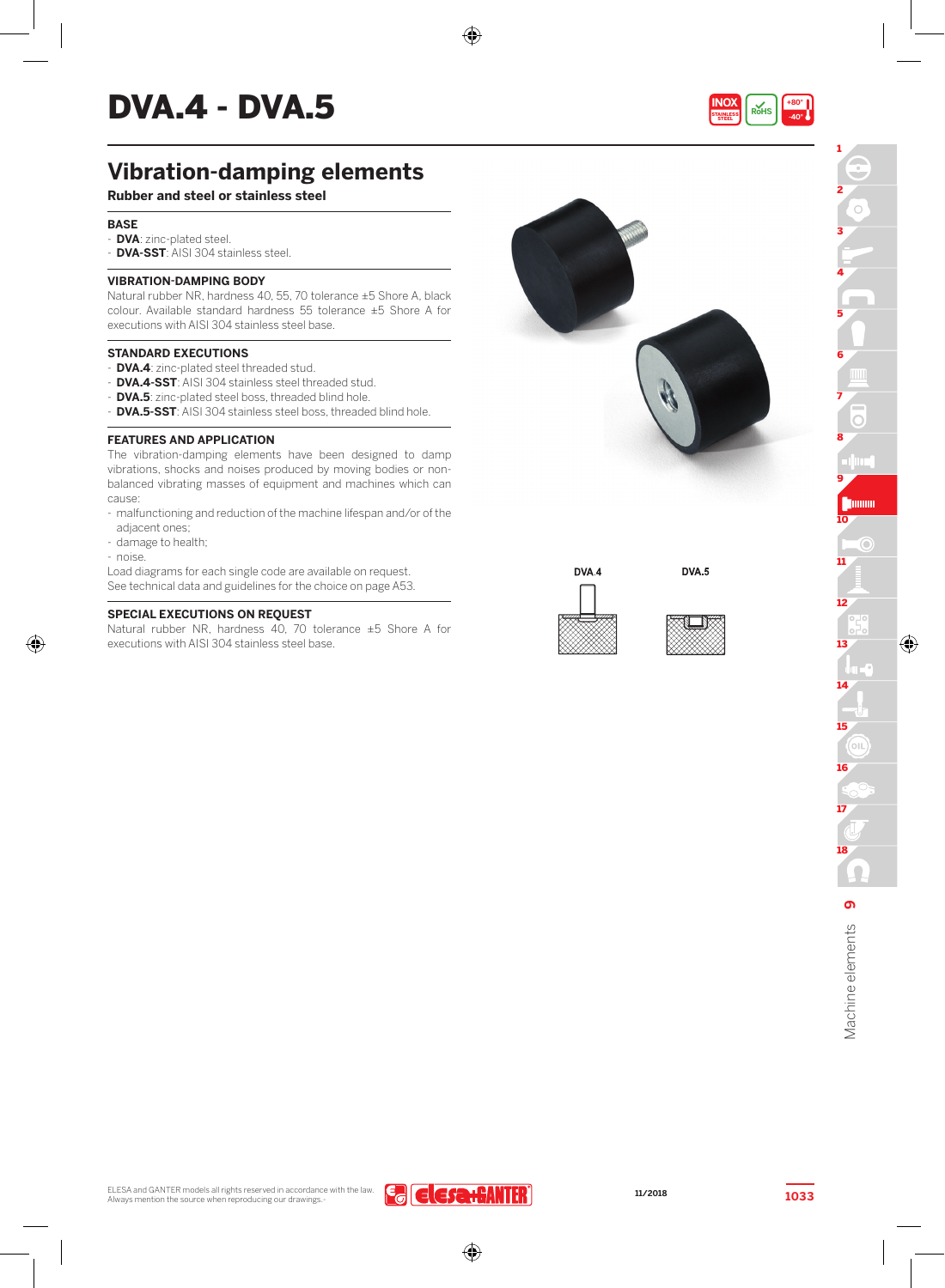**DVA.4**

\* Complete the description with the desired hardness: 40, 55 or 70 tolerance ±5 Shore A





| <b>Description</b>    |     |                 |                 |                 |                          | <b>Hardness 40 Shore A</b> |                 |                           |                            |        | <b>Hardness 55 Shore A</b> |                           |                            |        | <b>Hardness 70 Shore A</b> |                           |                            |  |
|-----------------------|-----|-----------------|-----------------|-----------------|--------------------------|----------------------------|-----------------|---------------------------|----------------------------|--------|----------------------------|---------------------------|----------------------------|--------|----------------------------|---------------------------|----------------------------|--|
|                       | D   | L               | d               | ı               | 55                       | Code                       | Max load<br>[N] | Max<br>deflection<br>[mm] | <b>Stiffness</b><br>[N/mm] | Code   | Max load<br>[N]            | Max<br>deflection<br>[mm] | <b>Stiffness</b><br>[N/mm] | Code   | <b>Max load</b><br>[N]     | Max<br>deflection<br>[mm] | <b>Stiffness</b><br>[N/mm] |  |
| DVA.4-8-8-M3-6-*      | 8   | 8               | M <sub>3</sub>  | $6\overline{6}$ | 3                        | 415201                     | 34              | $\overline{c}$            | 17                         | 412700 | 55                         | $\overline{c}$            | 28                         | 417901 | 141                        | $\overline{c}$            | 71                         |  |
| DVA.4-8-13-M3-6-*     | 8   | 13              | M <sub>3</sub>  | 6               | 1                        | 415205                     | 33              | 3                         | 10                         | 412699 | 50                         | 3                         | 15                         | 417905 | 133                        | 3                         | 41                         |  |
| DVA.4-10-10-M4-10-*   | 10  | 10              | M4              | 10              | $\overline{\phantom{a}}$ | 415211                     | 54              | 3                         | 21                         | 412701 | 88                         | 3                         | 35                         | 417911 | 217                        | 3                         | 87                         |  |
| DVA.4-10-15-M4-10-*   | 10  | 15              | M4              | 10              | 3                        | 415221                     | 69              | $\overline{4}$            | 18                         | 412703 | 92                         | $\overline{4}$            | 25                         | 417921 | 175                        | $\overline{4}$            | 47                         |  |
| DVA.4-10-20-M4-10-*   | 10  | 20              | M4              | 10              | 3                        | 415223                     | 54              | 5                         | 11                         | 412705 | 95                         | 5                         | 19                         | 417923 | 156                        | 5                         | 31                         |  |
| DVA.4-15-10-M4-10-*   | 15  | 10              | M4              | 10              | $\overline{4}$           | 415231                     | 110             | $\overline{c}$            | 55                         | 412706 | 168                        | $\overline{c}$            | 84                         | 417931 | 410                        | $\overline{c}$            | 205                        |  |
| DVA.4-15-15-M4-10-*   | 15  | 15              | M4              | 10              | 5                        | 415241                     | 141             | 4                         | 38                         | 412709 | 259                        | 4                         | 69                         | 417941 | 384                        | 4                         | 102                        |  |
| DVA.4-15-20-M4-10-*   | 15  | 20              | M4              | 10              | 7                        | 415251                     | 134             | 5                         | 27                         | 412711 | 223                        | 5                         | 45                         | 417951 | 590                        | 5                         | 118                        |  |
| DVA.4-15-30-M4-10-*   | 15  | 30              | M4              | 10              | 9                        | 415261                     | 125             | 8                         | 17                         | 412716 | 258                        | 8                         | 34                         | 417961 | 392                        | 8                         | 52                         |  |
| DVA.4-20-10-M6-18-*   | 20  | 10              | M6              | 18              | 15                       | 415271                     | 390             | 3                         | 156                        | 412721 | 645                        | 3                         | 258                        | 417971 | 940                        | 3                         | 376                        |  |
| DVA.4-20-15-M6-18-*   | 20  | 15              | M6              | 18              | 10                       | 415281                     | 289             | 4                         | 77                         | 412741 | 468                        | 4                         | 125                        | 417981 | 704                        | 4                         | 188                        |  |
| DVA.4-20-20-M6-18-*   | 20  | 20              | M6              | 18              | 13                       | 415291                     | 258             | 5                         | 52                         | 412746 | 367                        | 5                         | 73                         | 417991 | 809                        | 5                         | 162                        |  |
| DVA.4-20-30-M6-18-*   | 20  | 30              | M6              | 18              | 23                       | 415301                     | 237             | 8                         | 32                         | 412751 | 420                        | 8                         | 56                         | 418001 | 848                        | 8                         | 113                        |  |
| DVA.4-25-15-M6-18-*   | 25  | 15              | M6              | 18              | 18                       | 415311                     | 485             | $\overline{4}$            | 129                        | 412756 | 797                        | $\overline{4}$            | 213                        | 418011 | 1627                       | 4                         | 434                        |  |
| DVA.4-25-17-M6-18-*   | 25  | 17              | M6              | 18              | 20                       | 415321                     | 422             | 4                         | 99                         | 412761 | 833                        | 4                         | 196                        | 418021 | 1726                       | 4                         | 406                        |  |
| DVA.4-25-20-M6-18-*   | 25  | 20              | M6              | 18              | 20                       | 415331                     | 416             | 5                         | 83                         | 412766 | 581                        | 5                         | 116                        | 418031 | 1382                       | 5                         | 276                        |  |
| DVA.4-25-30-M6-18-*   | 25  | 30              | M6              | 18              | 25                       | 415341                     | 290             | 8                         | 39                         | 412771 | 591                        | 8                         | 79                         | 418041 | 1186                       | 8                         | 158                        |  |
| DVA.4-30-15-M8-20-*   | 30  | 15              | M <sub>8</sub>  | 20              | 30                       | 415351                     | 746             | $\overline{4}$            | 199                        | 412776 | 1023                       | $\overline{4}$            | 273                        | 418051 | 2610                       | $\overline{4}$            | 696                        |  |
| DVA.4-30-17-M8-20-*   | 30  | 17              | M <sub>8</sub>  | 20              | 31                       | 415361                     | 772             | 4                         | 182                        | 412781 | 1275                       | 4                         | 300                        | 418061 | 2447                       | 4                         | 576                        |  |
| DVA.4-30-20-M8-20-*   | 30  | 20              | M <sub>8</sub>  | 20              | 35                       | 415371                     | 567             | 5                         | 113                        | 412801 | 1014                       | 5                         | 203                        | 418071 | 1878                       | 5                         | 376                        |  |
| DVA.4-30-25-M8-20-*   | 30  | 25              | M <sub>8</sub>  | 20              | 38                       | 415381                     | 576             | 6                         | 92                         | 412811 | 1026                       | 6                         | 164                        | 418081 | 1591                       | 6                         | 255                        |  |
| DVA.4-30-30-M8-20-*   | 30  | 30              | M <sub>8</sub>  | 20              | 43                       | 415391                     | 601             | 8                         | 80                         | 412821 | 776                        | 8                         | 103                        | 418091 | 1616                       | 8                         | 215                        |  |
| DVA.4-40-20-M8-23-*   | 40  | 20              | M <sub>8</sub>  | 23              | 55                       | 415401                     | 1200            | 5                         | 240                        | 412831 | 2500                       | 5                         | 500                        | 418101 | 4750                       | 5                         | 950                        |  |
| DVA.4-40-25-M8-23-*   | 40  | 25              | M <sub>8</sub>  | 23              | 60                       | 415411                     | 1170            | 6                         | 187                        | 412836 | 1660                       | 6                         | 266                        | 418111 | 4130                       | 6                         | 661                        |  |
| DVA.4-40-30-M8-23-*   | 40  | 30              | M <sub>8</sub>  | 23              | 73                       | 415421                     | 1140            | 8                         | 152                        | 412841 | 1480                       | 8                         | 197                        | 418121 | 2830                       | 8                         | 377                        |  |
| DVA.4-40-40-M8-23-*   | 40  | 40              | M <sub>8</sub>  | 23              | 83                       | 415431                     | 995             | 10                        | 100                        | 412861 | 1403                       | 10                        | 140                        | 418131 | 3150                       | 10                        | 315                        |  |
| DVA.4-50-20-M10-28-*  | 50  | 20              | M10             | 28              | 90                       | 415441                     | 2680            | 5                         | 536                        | 412881 | 3460                       | 5                         | 692                        | 418141 | 7450                       | 5                         | 1490                       |  |
| DVA.4-50-30-M10-28-*  | 50  | 30 <sup>2</sup> | M10             | 28              | 118                      | 415451                     | 1820            | 8                         | 243                        | 412901 | 2520                       | 8                         | 336                        | 418151 | 5420                       | 8                         | 723                        |  |
| DVA.4-50-40-M10-28-*  | 50  | 40              | M10             | 28              | 140                      | 415461                     | 1430            | 10                        | 143                        | 412921 | 2760                       | 10                        | 276                        | 418161 | 4950                       | 10                        | 495                        |  |
| DVA.4-50-50-M10-28-*  | 50  | 50              | M10             | 28              | 155                      | 415463                     | 1366            | 13                        | 109                        | 412923 | 2700                       | 13                        | 216                        | 418163 | 4190                       | 13                        | 335                        |  |
| DVA.4-60-20-M10-28-*  | 60  | 20              | M10             | 28              | 219                      | 415471                     | 1885            | 5                         | 377                        | 412931 | 3850                       | 5                         | 770                        | 418171 | 11990                      | 5                         | 2398                       |  |
| DVA.4-60-40-M10-28-*  | 60  | 40              | M10             | 28              | 195                      | 415481                     | 2600            | 10                        | 260                        | 412936 | 3540                       | 10                        | 354                        | 418181 | 4640                       | 10                        | 464                        |  |
|                       |     |                 |                 | 28              | 312                      | 415485                     | 2530            | 15                        | 169                        |        | 3480                       |                           | 232                        |        | 8110                       |                           | 541                        |  |
| DVA.4-60-60-M10-28-*  | 60  | 60              | M10             |                 |                          |                            |                 | 8                         |                            | 412939 |                            | 15<br>8                   | 956                        | 418185 |                            | 15<br>8                   |                            |  |
| DVA.4-70-30-M10-28-*  | 70  | 30              | M10             | 28              | 280<br>265               | 415490                     | 4930            | 10                        | 657                        | 412940 | 7170                       |                           |                            | 418190 | 13070                      |                           | 1743                       |  |
| DVA.4-70-40-M10-28-*  | 70  | 40              | M10             | 28              |                          | 415491                     | 3850            |                           | 385                        | 412941 | 6280                       | 10                        | 628                        | 418191 | 15280                      | 10                        | 1528                       |  |
| DVA.4-70-55-M10-28-*  | 70  | 55              | M10             | 28              | 357                      | 415501                     | 3320            | 14                        | 241                        | 412951 | 5770                       | 14                        | 420                        | 418201 | 9510                       | 14                        | 692                        |  |
| DVA.4-75-25-M12-37-*  | 75  | 25              | M12             | 37              | 223                      | 415511                     | 6560            | 6                         | 1050                       | 412961 | 9660                       | 6                         | 1546                       | 418211 | 20780                      | 6                         | 3325                       |  |
| DVA.4-75-40-M12-37-*  | 75  | 40              | M12             | 37              | 310                      | 415521                     | 5010            | 10                        | 501                        | 412971 | 6680                       | 10                        | 668                        | 418221 | 9170                       | 10                        | 917                        |  |
| DVA.4-75-50-M12-37-*  | 75  | 50              | M12             | 37              | 340                      | 415531                     | 3970            | 13                        | 318                        | 412981 | 5570                       | 13                        | 446                        | 418231 | 13550                      | 13                        | 1084                       |  |
| DVA.4-100-40-M16-41-  | 100 | 40              | M <sub>16</sub> | 41              | 570                      | 415541                     | 9430            | 10                        | 943                        | 413001 | 12110                      | 10                        | 1211                       | 418241 | 24190                      | 10                        | 2419                       |  |
| DVA.4-100-50-M16-41-* | 100 | 50              | M16             | 41              | 655                      | 415551                     | 8320            | 13                        | 666                        | 413011 | 14040                      | 13                        | 1123                       | 418251 | 22900                      | 13                        | 1832                       |  |
| DVA.4-100-60-M16-41-* | 100 | 60              | m16             | 41              | 830                      | 415561                     | 7440            | 15                        | 496                        | 413021 | 12950                      | 15                        | 863                        | 418261 | 21450                      | 15                        | 1430                       |  |
| DVA.4-125-55-M16-41-* | 125 | 55              | M16             | 41              | 1055                     | 415581                     | 19700           | 14                        | 1433                       | 413025 | 23790                      | 14                        | 1730                       | 418271 | 25000                      | $\mathbf{1}$              | 2212                       |  |
| DVA.4-125-75-M16-41-* | 125 | 75              | M16             | 41              | 1425                     | 415591                     | 17600           | 19                        | 939                        | 413027 | 20123                      | 19                        | 1073                       | 418281 | 24780                      | 19                        | 1322                       |  |

**11/2018**

**E desa:GANTER** 

 $\bigoplus$ 

ELESA and GANTER models all rights reserved in accordance with the law. Always mention the source when reproducing our drawings.

◈

 $\bigcirc$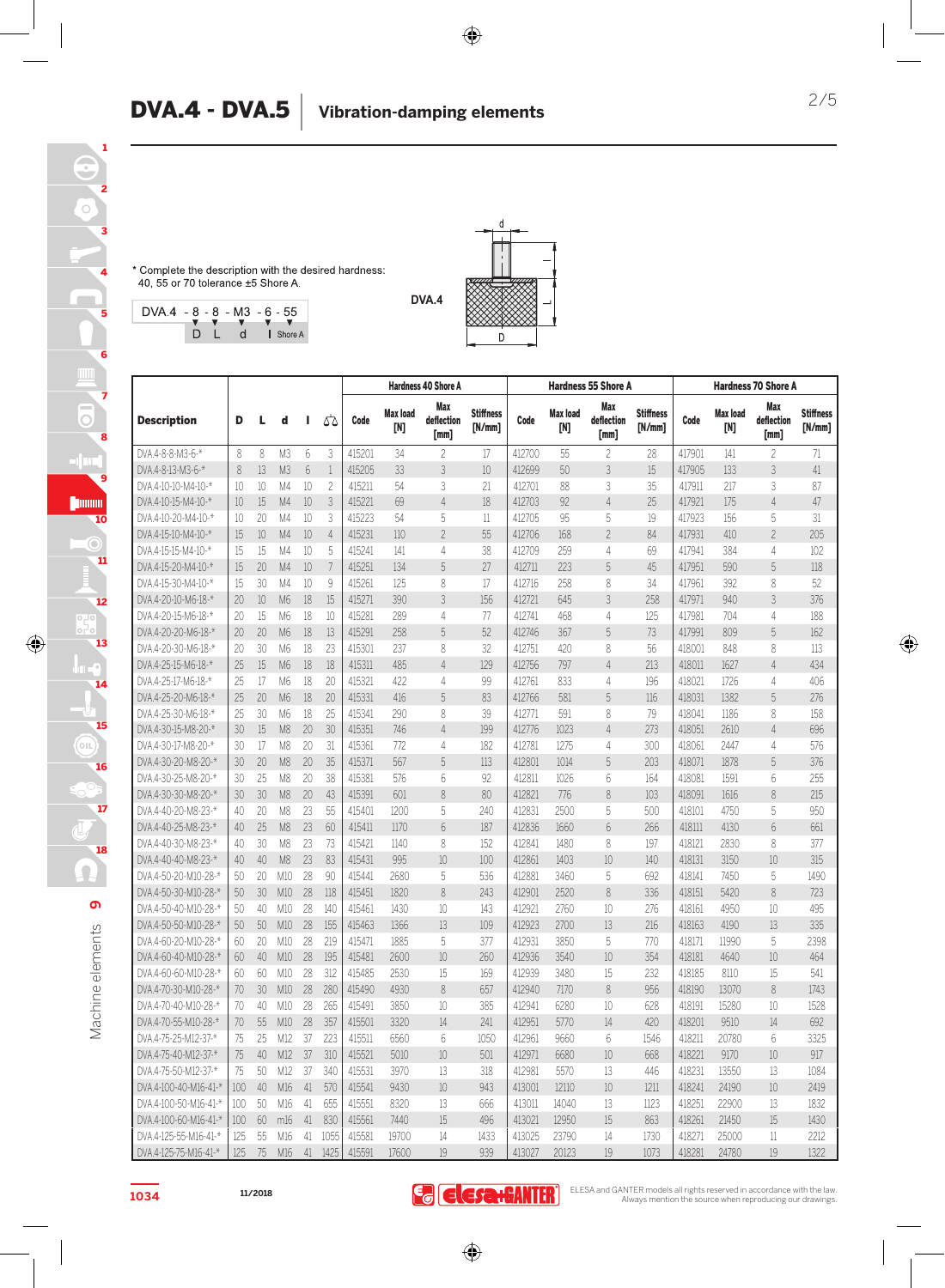



◈



|                            |                 |    |                |                 |                | <b>Hardness 40 Shore A</b><br><b>Hardness 55 Shore A</b> |                        |                           |                            |        |                        |                           | <b>STAINLESS STEEL</b>     |                            |                        |                            |                          |
|----------------------------|-----------------|----|----------------|-----------------|----------------|----------------------------------------------------------|------------------------|---------------------------|----------------------------|--------|------------------------|---------------------------|----------------------------|----------------------------|------------------------|----------------------------|--------------------------|
|                            |                 |    |                |                 |                |                                                          |                        |                           |                            |        |                        |                           |                            |                            |                        | <b>Hardness 70 Shore A</b> |                          |
| <b>Description</b>         | D               | L  | d              | J.              | 55             | Code                                                     | <b>Max load</b><br>[N] | Max<br>deflection<br>[mm] | <b>Stiffness</b><br>[N/mm] | Code   | <b>Max load</b><br>[N] | Max<br>deflection<br>[mm] | <b>Stiffness</b><br>[N/mm] | Code                       | <b>Max load</b><br>[N] | Max<br>deflection<br>[mm]  | <b>Stiffness</b><br>N/mm |
| DVA.4-8-8-SST-M3-6-55      | 8               | 8  | M3             | $6\overline{6}$ | 3              |                                                          | 34                     | $\overline{c}$            | 17                         | 410301 | 55                     | $\overline{c}$            | 28                         |                            | 141                    | $\overline{c}$             | 71                       |
| DVA.4-8-13-SST-M3-6-55     | 8               | 13 | M3             | $6\overline{6}$ | $1\,$          |                                                          | 33                     | 3                         | 10                         | 410303 | 50                     | 3                         | 15                         |                            | 133                    | 3                          | 41                       |
| DVA.4-10-10-SST-M4-10-55   | 10              | 10 | M4             | 10              | $\overline{c}$ |                                                          | 54                     | 3                         | 21                         | 410305 | 88                     | 3                         | 35                         |                            | 217                    | 3                          | 87                       |
| DVA.4-10-15-SST-M4-10-55   | 10              | 15 | M4             | 10              | 3              |                                                          | 69                     | $\overline{4}$            | 18                         | 410307 | 92                     | $\overline{4}$            | 25                         |                            | 175                    | $\overline{4}$             | 47                       |
| DVA.4-10-20-SST-M4-10-55   | 10 <sup>°</sup> | 20 | M4             | 10              | 3              |                                                          | 54                     | 5                         | 11                         | 410309 | 95                     | 5                         | 19                         |                            | 156                    | 5                          | 31                       |
| DVA.4-15-10-SST-M4-10-55   | 15              | 10 | M4             | 10              | $\overline{4}$ |                                                          | 110                    | $\overline{\mathcal{L}}$  | 55                         | 410311 | 168                    | $\overline{c}$            | 84                         |                            | 410                    | $\overline{c}$             | 205                      |
| DVA.4-15-15-SST-M4-10-55   | 15              | 15 | M4             | 10              | 5              |                                                          | 141                    | 4                         | 38                         | 410313 | 259                    | 4                         | 69                         |                            | 384                    | 4                          | 102                      |
| DVA.4-15-20-SST-M4-10-55   | 15              | 20 | M4             | 10              | 7              |                                                          | 134                    | 5                         | 27                         | 410315 | 223                    | 5                         | 45                         |                            | 590                    | 5                          | 118                      |
| DVA.4-15-30-SST-M4-10-55   | 15              | 30 | M4             | 10              | 9              |                                                          | 125                    | 8                         | 17                         | 410317 | 258                    | 8                         | 34                         |                            | 392                    | 8                          | 52                       |
| DVA.4-20-10-SST-M6-18-55   | 20              | 10 | M <sub>6</sub> | 18              | 15             |                                                          | 390                    | 3                         | 156                        | 410321 | 645                    | 3                         | 258                        |                            | 940                    | 3                          | 376                      |
| DVA.4-20-15-SST-M6-18-55   | 20              | 15 | M6             | 18              | 10             |                                                          | 289                    | 4                         | 77                         | 410323 | 468                    | 4                         | 125                        |                            | 704                    | 4                          | 188                      |
| DVA.4-20-20-SST-M6-18-55   | 20              | 20 | M6             | 18              | 13             |                                                          | 258                    | 5                         | 52                         | 410325 | 367                    | $\overline{5}$            | 73                         |                            | 809                    | 5                          | 162                      |
| DVA.4-20-30-SST-M6-18-55   | 20              | 30 | M <sub>6</sub> | 18              | 23             |                                                          | 237                    | 8                         | 32                         | 410327 | 420                    | 8                         | 56                         |                            | 848                    | 8                          | 113                      |
| DVA.4-25-15-SST-M6-18-55   | 25              | 15 | M6             | 18              | 18             |                                                          | 485                    | $\overline{4}$            | 129                        | 410331 | 797                    | $\overline{4}$            | 213                        |                            | 1627                   | $\overline{4}$             | 434                      |
| DVA.4-25-17-SST-M6-18-55   | 25              | 17 | M <sub>6</sub> | 18              | 20             |                                                          | 422                    | 4                         | 99                         | 410333 | 833                    | 4                         | 196                        |                            | 1726                   | 4                          | 406                      |
| DVA.4-25-20-SST-M6-18-55   | 25              | 20 | M6             | 18              | 20             |                                                          | 416                    | 5                         | 83                         | 410335 | 581                    | 5                         | 116                        |                            | 1382                   | 5                          | 276                      |
| DVA.4-25-30-SST-M6-18-55   | 25              | 30 | M <sub>6</sub> | 18              | 25             |                                                          | 290                    | 8                         | 39                         | 410337 | 591                    | 8                         | 79                         |                            | 1186                   | 8                          | 158                      |
| DVA.4-30-15-SST-M8-20-55   | 30              | 15 | M <sub>8</sub> | 20              | 30             |                                                          | 746                    | $\overline{4}$            | 199                        | 410341 | 1023                   | $\overline{4}$            | 273                        |                            | 2610                   | $\overline{4}$             | 696                      |
| DVA.4-30-17-SST-M8-20-55   | 30              | 17 | M <sub>8</sub> | 20              | 31             |                                                          | 772                    | 4                         | 182                        | 410343 | 1275                   | $\overline{4}$            | 300                        |                            | 2447                   | 4                          | 576                      |
| DVA.4-30-20-SST-M8-20-55   | 30              | 20 | M <sub>8</sub> | 20              | 35             |                                                          | 567                    | 5                         | 113                        | 410345 | 1014                   | 5                         | 203                        |                            | 1878                   | 5                          | 376                      |
| DVA.4-30-25-SST-M8-20-55   | 30              | 25 | M <sub>8</sub> | 20              | 38             | $\overline{5}$<br>Ш                                      | 576                    | 6                         | 92                         | 410347 | 1026                   | 6                         | 164                        | $\frac{1}{\infty}$<br>Ш    | 1591                   | 6                          | 255                      |
| DVA.4-30-30-SST-M8-20-55   | 30              | 30 | M <sub>8</sub> | 20              | 43             | ⊃<br>$\circlearrowright$                                 | 601                    | 8                         | 80                         | 410349 | 776                    | 8                         | 103                        | $\supset$<br>$\bar{\circ}$ | 1616                   | 8                          | 215                      |
| DVA.4-40-20-SST-M8-23-55   | 40              | 20 | M <sub>8</sub> | 23              | 55             | $\sqcup$<br>$\simeq$                                     | 1200                   | 5                         | 240                        | 410351 | 2500                   | 5                         | 500                        | RE                         | 4750                   | 5                          | 950                      |
| DVA.4-40-25-SST-M8-23-55   | 40              | 25 | M <sub>8</sub> | 23              | 60             | $\leq$                                                   | 1170                   | 6                         | 187                        | 410353 | 1660                   | $6\,$                     | 266                        | $\leq$                     | 4130                   | 6                          | 661                      |
| DVA.4-40-30-SST-M8-23-55   | 40              | 30 | M <sub>8</sub> | 23              | 73             |                                                          | 1140                   | 8                         | 152                        | 410355 | 1480                   | 8                         | 197                        |                            | 2830                   | 8                          | 377                      |
| DVA.4-40-40-SST-M8-23-55   | 40              | 40 | M <sub>8</sub> | 23              | 83             |                                                          | 995                    | 10                        | 100                        | 410357 | 1403                   | 10                        | 140                        |                            | 3150                   | 10                         | 315                      |
| DVA.4-50-20-SST-M10-28-55  | 50              |    | 20 M10         | 28              | 90             |                                                          | 2680                   | 5                         | 536                        | 410361 | 3460                   | 5                         | 692                        |                            | 7450                   | 5                          | 1490                     |
| DVA.4-50-30-SST-M10-28-55  | 50              |    | 30 M10 28      |                 | 118            |                                                          | 1820                   | 8                         | 243                        | 410363 | 2520                   | 8                         | 336                        |                            | 5420                   | $\,8\,$                    | 723                      |
| DVA.4-50-40-SST-M10-28-55  | 50              | 40 | M10            | 28              | 140            |                                                          | 1430                   | 10                        | 143                        | 410365 | 2760                   | 10                        | 276                        |                            | 4950                   | 10                         | 495                      |
| DVA.4-50-50-SST-M10-28-55  | 50              |    | 50 M10 28      |                 | 155            |                                                          | 1366                   | 13                        | 109                        | 410367 | 2700                   | 13                        | 216                        |                            | 4190                   | 13                         | 335                      |
| DVA.4-60-20-SST-M10-28-55  | 60              |    | 20 M10         | 28              | 219            |                                                          | 1885                   | 5                         | 377                        | 410371 | 3850                   | 5                         | 770                        |                            | 11990                  | 5                          | 2398                     |
| DVA.4-60-40-SST-M10-28-55  | 60              |    | 40 M10 28      |                 | 195            |                                                          | 2600                   | 10                        | 260                        | 410373 | 3540                   | 10                        | 354                        |                            | 4640                   | 10                         | 464                      |
| DVA.4-60-60-SST-M10-28-55  | 60              |    | 60 M10         | 28              | 312            |                                                          | 2530                   | 15                        | 169                        | 410375 | 3480                   | 15                        | 232                        |                            | 8110                   | 15                         | 541                      |
| DVA.4-70-30-SST-M10-28-55  | 70              |    | 30 M10 28      |                 | 280            |                                                          | 4930                   | 8                         | 657                        | 410376 | 7170                   | 8                         | 956                        |                            | 13070                  | $\,8\,$                    | 1743                     |
| DVA.4-70-40-SST-M10-28-55  | 70              |    | 40 M10         | 28              | 265            |                                                          | 3850                   | 10                        | 385                        | 410377 | 6280                   | 10                        | 628                        |                            | 15280                  | 10                         | 1528                     |
| DVA.4-70-55-SST-M10-28-55  | 70              |    | 55 M10 28      |                 | 357            |                                                          | 3320                   | 14                        | 241                        | 410379 | 5770                   | 14                        | 420                        |                            | 9510                   | 14                         | 692                      |
| DVA.4-75-25-SST-M12-37-55  | 75              |    | 25 M12         | -37             | 223            |                                                          | 6560                   | 6                         | 1050                       | 410381 | 9660                   | 6                         | 1546                       |                            | 20780                  | 6                          | 3325                     |
| DVA.4-75-40-SST-M12-37-55  | 75              | 40 | M12 37         |                 | 310            |                                                          | 5010                   | 10 <sup>10</sup>          | 501                        | 410383 | 6680                   | 10                        | 668                        |                            | 9170                   | 10                         | 917                      |
| DVA.4-75-50-SST-M12-37-55  | 75              | 50 | M12            | -37             | 340            |                                                          | 3970                   | 13                        | 318                        | 410385 | 5570                   | 13                        | 446                        |                            | 13550                  | 13                         | 1084                     |
| DVA.4-100-40-SST-M16-41-55 | 100             | 40 | M16 41         |                 | 570            |                                                          | 9430                   | 10                        | 943                        | 410391 | 12110                  | 10                        | 1211                       |                            | 24190                  | 10                         | 2419                     |
| DVA.4-100-50-SST-M16-41-55 | 100             | 50 | M16            | 41              | 655            |                                                          | 8320                   | 13                        | 666                        | 410393 | 14040                  | 13                        | 1123                       |                            | 22900                  | 13                         | 1832                     |
| DVA.4-100-60-SST-M16-41-55 | 100             | 60 | M16 41         |                 | 830            |                                                          | 7440                   | 15                        | 496                        | 410395 | 12950                  | 15                        | 863                        |                            | 21450                  | 15                         | 1430                     |
| DVA.4-125-55-SST-M16-41-55 | 125             |    | 55 M16         | 41              | 1055           |                                                          | 19700                  | 14                        | 1433                       | 410396 | 23790                  | 14                        | 1730                       |                            | 25000                  | 11                         | 2212                     |
| DVA.4-125-75-SST-M16-41-55 | 125             | 75 | M16 41         |                 | 1425           |                                                          | 17600                  | 19                        | 939                        | 410397 | 20123                  | 19                        | 1073                       |                            | 24780                  | 19                         | 1322                     |

ELESA and GANTER models all rights reserved in accordance with the law. Always mention the source when reproducing our drawings.

**11/2018**

**1035**

3/5

3

2

 $\frac{1}{\sqrt{2}}$ 

1

 $\bigoplus$ 

**Ed Elesa+GANTER**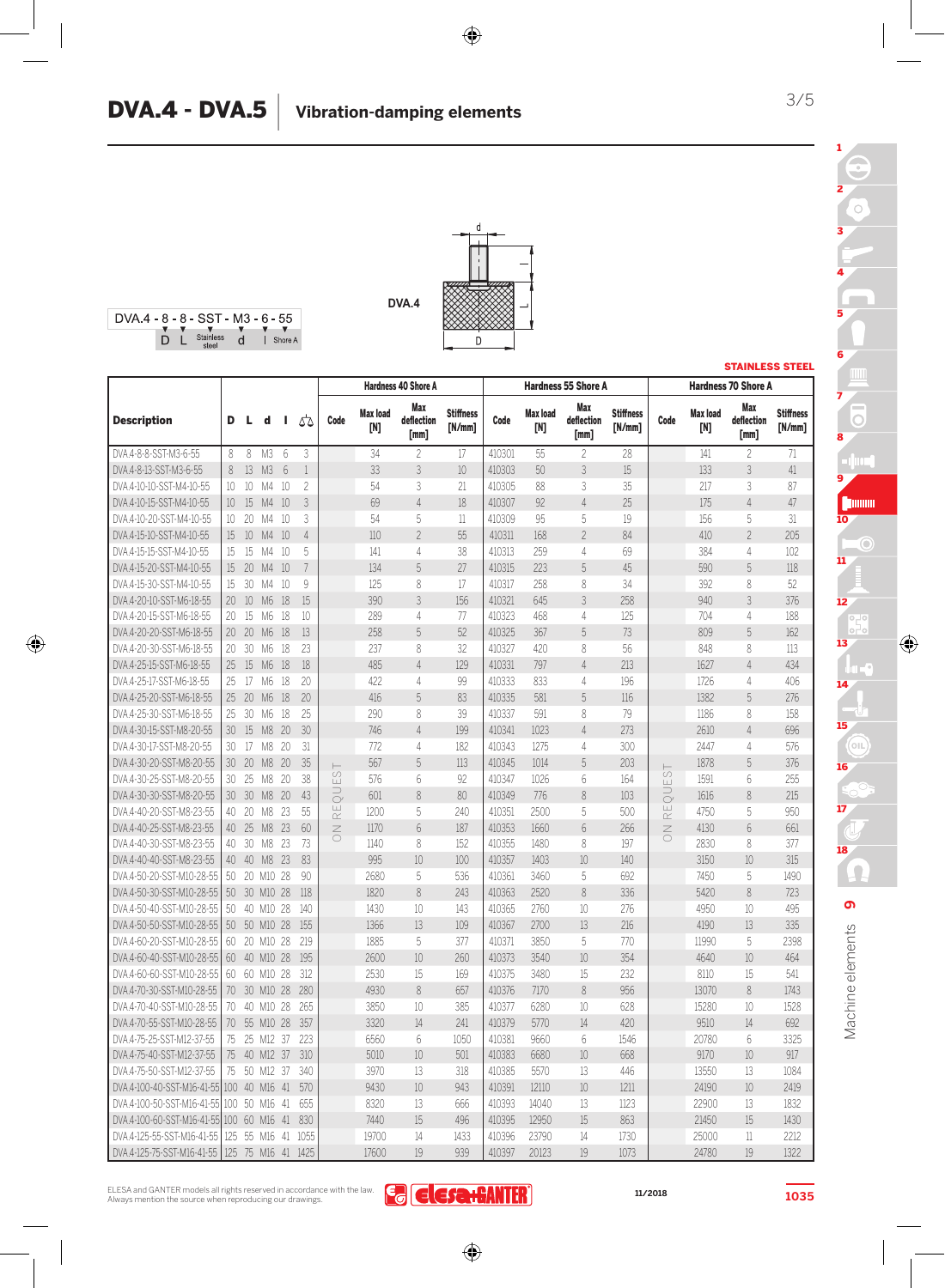\* Complete the description with the desired hardness:<br>40, 55 or 70 tolerance ±5 Shore A.

| $DVA 5 - 10 - 10 - M4 - 55$ |   |                                        |           |
|-----------------------------|---|----------------------------------------|-----------|
|                             | D | $\mathbf{v}$ $\mathbf{v}$ $\mathbf{v}$ | d Shore A |



|                    |     |    |                |                 |                          | <b>Hardness 40 Shore A</b> |                        |                           |                            |        |                        | <b>Hardness 55 Shore A</b> |                            | <b>Hardness 70 Shore A</b> |                        |                           |                            |
|--------------------|-----|----|----------------|-----------------|--------------------------|----------------------------|------------------------|---------------------------|----------------------------|--------|------------------------|----------------------------|----------------------------|----------------------------|------------------------|---------------------------|----------------------------|
| <b>Description</b> | D   | L  | d              | h               | ۵۵                       | Code                       | <b>Max load</b><br>[N] | Max<br>deflection<br>[mm] | <b>Stiffness</b><br>[N/mm] | Code   | <b>Max load</b><br>[N] | Max<br>deflection<br>[mm]  | <b>Stiffness</b><br>[N/mm] | Code                       | <b>Max load</b><br>[N] | Max<br>deflection<br>[mm] | <b>Stiffness</b><br>[N/mm] |
| DVA.5-8-8-M3-*     | 8   | 8  | M3             | 3               |                          | 415691                     | 34                     | $\overline{c}$            | 17                         | 413029 | 55                     | $\overline{c}$             | 28                         | 418391                     | 141                    | $\overline{c}$            | 71                         |
| DVA.5-8-13-M3-*    | 8   | 13 | M <sub>3</sub> | 3               | $\overline{\phantom{a}}$ | 415693                     | 33                     | 3                         | 10                         | 413030 | 52                     | 3                          | 16                         | 418393                     | 133                    | 3                         | 41                         |
| DVA.5-10-10-M4-*   | 10  | 10 | M4             | $\overline{4}$  | 2                        | 415701                     | 54                     | 3                         | 21                         | 413031 | 88                     | 3                          | 35                         | 418401                     | 217                    | 3                         | 87                         |
| DVA.5-10-15-M4-*   | 10  | 15 | M4             | $\overline{4}$  | $\overline{\phantom{a}}$ | 415703                     | 69                     | $\overline{4}$            | 18                         | 413033 | 92                     | $\overline{4}$             | 25                         | 418403                     | 175                    | $\overline{4}$            | 47                         |
| DVA.5-15-15-M4-*   | 15  | 15 | M4             | 4               | 5                        | 415711                     | 141                    | 4                         | 38                         | 413041 | 259                    | 4                          | 69                         | 418411                     | 384                    | 4                         | 102                        |
| DVA.5-15-20-M4-*   | 15  | 20 | M4             | $\overline{4}$  | 6                        | 415721                     | 134                    | 5                         | 27                         | 413051 | 223                    | 5                          | 45                         | 418421                     | 590                    | 5                         | 118                        |
| DVA.5-20-15-M6-*   | 20  | 15 | M6             | 6               | 10                       | 415731                     | 289                    | 4                         | 77                         | 413061 | 468                    | 4                          | 125                        | 418431                     | 704                    | 4                         | 188                        |
| DVA.5-20-20-M6-*   | 20  | 20 | M6             | $6\overline{6}$ | 11                       | 415741                     | 258                    | 5                         | 52                         | 413071 | 367                    | 5                          | 73                         | 418441                     | 809                    | 5                         | 162                        |
| DVA.5-20-25-M6-*   | 20  | 25 | M <sub>6</sub> | 6               | 13                       | 415751                     | 250                    | 6                         | 40                         | 413081 | 437                    | 6                          | 70                         | 418451                     | 750                    | 6                         | 120                        |
| DVA.5-25-15-M6-*   | 25  | 15 | M6             | 6               | 16                       | 415761                     | 485                    | $\overline{4}$            | 129                        | 413091 | 797                    | $\overline{4}$             | 213                        | 418461                     | 1627                   | $\overline{4}$            | 434                        |
| DVA.5-25-20-M6-*   | 25  | 20 | M6             | 6               | 20                       | 415771                     | 416                    | 5                         | 83                         | 413101 | 581                    | 5                          | 116                        | 418471                     | 1382                   | 5                         | 276                        |
| DVA.5-25-30-M6-*   | 25  | 30 | M <sub>6</sub> | 6               | 21                       | 415781                     | 290                    | 8                         | 39                         | 413106 | 591                    | 8                          | 79                         | 418481                     | 1186                   | 8                         | 158                        |
| DVA.5-30-15-M8-*   | 30  | 15 | M <sub>8</sub> | 8               | 23                       | 415791                     | 746                    | 3                         | 249                        | 413111 | 1023                   | 3                          | 341                        | 418491                     | 2610                   | 3                         | 870                        |
| DVA.5-30-17-M8-*   | 30  | 17 | M <sub>8</sub> | 8               | 25                       | 415801                     | 772                    | 3                         | 257                        | 413121 | 1275                   | $\overline{3}$             | 425                        | 418501                     | 2447                   | 3                         | 816                        |
| DVA.5-30-20-M8-*   | 30  | 20 | M <sub>8</sub> | 8               | 27                       | 415811                     | 567                    | 5                         | 113                        | 413141 | 1014                   | 5                          | 203                        | 418511                     | 1878                   | 5                         | 376                        |
| DVA.5-30-30-M8-*   | 30  | 30 | M <sub>8</sub> | 8               | 34                       | 415821                     | 601                    | 8                         | 80                         | 413146 | 776                    | 8                          | 103                        | 418521                     | 1616                   | 8                         | 215                        |
| DVA.5-30-40-M8-*   | 30  | 40 | M <sub>8</sub> | 8               | 43                       | 415823                     | 550                    | 10                        | 55                         | 413148 | 780                    | 10                         | 78                         | 418523                     | 1785                   | 10                        | 179                        |
| DVA.5-40-20-M8-*   | 40  | 20 | M <sub>8</sub> | 8               | 45                       | 415831                     | 1200                   | 5                         | 240                        | 413151 | 2500                   | 5                          | 500                        | 418531                     | 4750                   | 5                         | 950                        |
| DVA.5-40-30-M8-*   | 40  | 30 | M <sub>8</sub> | 8               | 65                       | 415841                     | 1140                   | 8                         | 152                        | 413161 | 1480                   | 8                          | 197                        | 418541                     | 2830                   | 8                         | 377                        |
| DVA.5-40-40-M8-*   | 40  | 40 | M <sub>8</sub> | 8               | 75                       | 415851                     | 995                    | 10                        | 100                        | 413171 | 1403                   | 10                         | 140                        | 418551                     | 3150                   | 10                        | 315                        |
| DVA.5-40-50-M8-*   | 40  | 50 | M <sub>8</sub> | 8               | 90                       | 415853                     | 1005                   | 13                        | 80                         | 413173 | 1397                   | 13                         | 112                        | 418553                     | 2382                   | 13                        | 191                        |
| DVA.5-50-20-M10-*  | 50  | 20 | M10            | 10              | 77                       | 415861                     | 2680                   | 5                         | 536                        | 413181 | 3460                   | 5                          | 692                        | 418561                     | 7450                   | 5                         | 1490                       |
| DVA.5-50-30-M10-*  | 50  | 30 | M10            | 10              | 100                      | 415871                     | 1820                   | 8                         | 243                        | 413183 | 2520                   | 8                          | 336                        | 418571                     | 5420                   | 8                         | 723                        |
| DVA.5-50-40-M10-*  | 50  | 40 | M10            | 10              | 115                      | 415881                     | 1430                   | 10                        | 143                        | 413186 | 2760                   | 10                         | 276                        | 418581                     | 4950                   | 10                        | 495                        |
| DVA.5-60-30-M10-*  | 60  | 30 | M10            | 10              | 141                      | 415891                     | 2800                   | 8                         | 373                        | 413191 | 4350                   | 8                          | 580                        | 418591                     | 7500                   | 8                         | 1000                       |
| DVA.5-60-40-M10-*  | 60  | 40 | M10            | 10              | 170                      | 415895                     | 2600                   | 10                        | 260                        | 413192 | 3540                   | 10                         | 354                        | 418595                     | 4640                   | 10                        | 464                        |
| DVA.5-60-50-M10-*  | 60  | 50 | M10            | 10              | 205                      | 415901                     | 2900                   | 13                        | 232                        | 413193 | 4370                   | 13                         | 350                        | 418601                     | 9500                   | 13                        | 760                        |
| DVA.5-70-30-M10-*  | 70  | 30 | M10            | 10              | 195                      | 415907                     | 4930                   | 8                         | 657                        | 413195 | 7170                   | 8                          | 956                        | 418607                     | 13070                  | 8                         | 1743                       |
| DVA.5-70-40-M10-*  | 70  | 40 | M10            | 10              | 255                      | 415911                     | 3850                   | 10                        | 385                        | 413196 | 6280                   | 10                         | 628                        | 418611                     | 15280                  | 10                        | 1528                       |
| DVA.5-70-45-M10-*  | 70  | 45 | M10            | 10              | 275                      | 415921                     | 3700                   | 11                        | 329                        | 413201 | 6750                   | 11                         | 600                        | 418621                     | 8800                   | 11                        | 782                        |
| DVA.5-70-55-M10-*  | 70  | 55 | M10            | 10              | 341                      | 415931                     | 3320                   | 14                        | 241                        | 413211 | 5770                   | 14                         | 420                        | 418631                     | 9510                   | 14                        | 692                        |
| DVA.5-75-25-M12-*  | 75  | 25 | M12            | 12              | 205                      | 415941                     | 6560                   | 5                         | 1312                       | 413221 | 9660                   | 5                          | 1932                       | 418641                     | 20780                  | 5                         | 4156                       |
| DVA.5-75-30-M12-*  | 75  | 30 | M12            | 12              | 210                      | 415951                     | 5400                   | 8                         | 720                        | 413226 | 8700                   | 8                          | 1160                       | 418651                     | 15400                  | 8                         | 2053                       |
| DVA.5-75-40-M12-*  | 75  | 40 | M12            | 12              | 290                      | 415961                     | 5010                   | 10                        | 501                        | 413231 | 6680                   | 10                         | 668                        | 418661                     | 9170                   | 10                        | 917                        |
| DVA.5-75-50-M12-*  | 75  | 50 | M12            | 12              | 345                      | 415971                     | 3970                   | 13                        | 318                        | 413241 | 5570                   | 13                         | 446                        | 418671                     | 13550                  | 13                        | 1084                       |
| DVA.5-100-40-M16-* | 100 | 40 | M16            | 16              | 485                      | 415981                     | 9430                   | 10 <sup>10</sup>          | 943                        | 413261 | 12110                  | 10                         | 1211                       | 418681                     | 24190                  | 10                        | 2419                       |
| DVA.5-100-50-M16-* | 100 | 50 | M16            | 16              | 580                      | 415991                     | 8320                   | 13                        | 666                        | 413281 | 14040                  | 13                         | 1123                       | 418691                     | 22900                  | 13                        | 1832                       |
| DVA.5-100-60-M16-* | 100 | 60 | M16            | 16              | 720                      | 416001                     | 7440                   | 15                        | 496                        | 413291 | 12950                  | 15                         | 863                        | 418701                     | 21450                  | 15                        | 1430                       |
| DVA.5-125-55-M16-* | 125 | 55 | M16            | 16              | 1050                     | 416021                     | 21217                  | 14                        | 1543                       | 413321 | 23790                  | 13                         | 1809                       | 418721                     | 23751                  | 11                        | 2102                       |
| DVA.5-125-75-M16-* | 125 | 75 | M16            | 16              | 1212                     | 416031                     | 18723                  | 19                        | 999                        | 413331 | 22314                  | 19                         | 1190                       | 418731                     | 25000                  | 18                        | 1420                       |

**9**

Ω

Machine elements

Machine elements

18

17

16

15

14

13

 $\bigcirc$ 

12

11

10

 $\rm{C}$ 

9

8

7

6

5

4

3

2

1

**1036**

**11/2018**

**E desa:GANTER** 

 $\bigoplus$ 

ELESA and GANTER models all rights reserved in accordance with the law. Always mention the source when reproducing our drawings.

◈